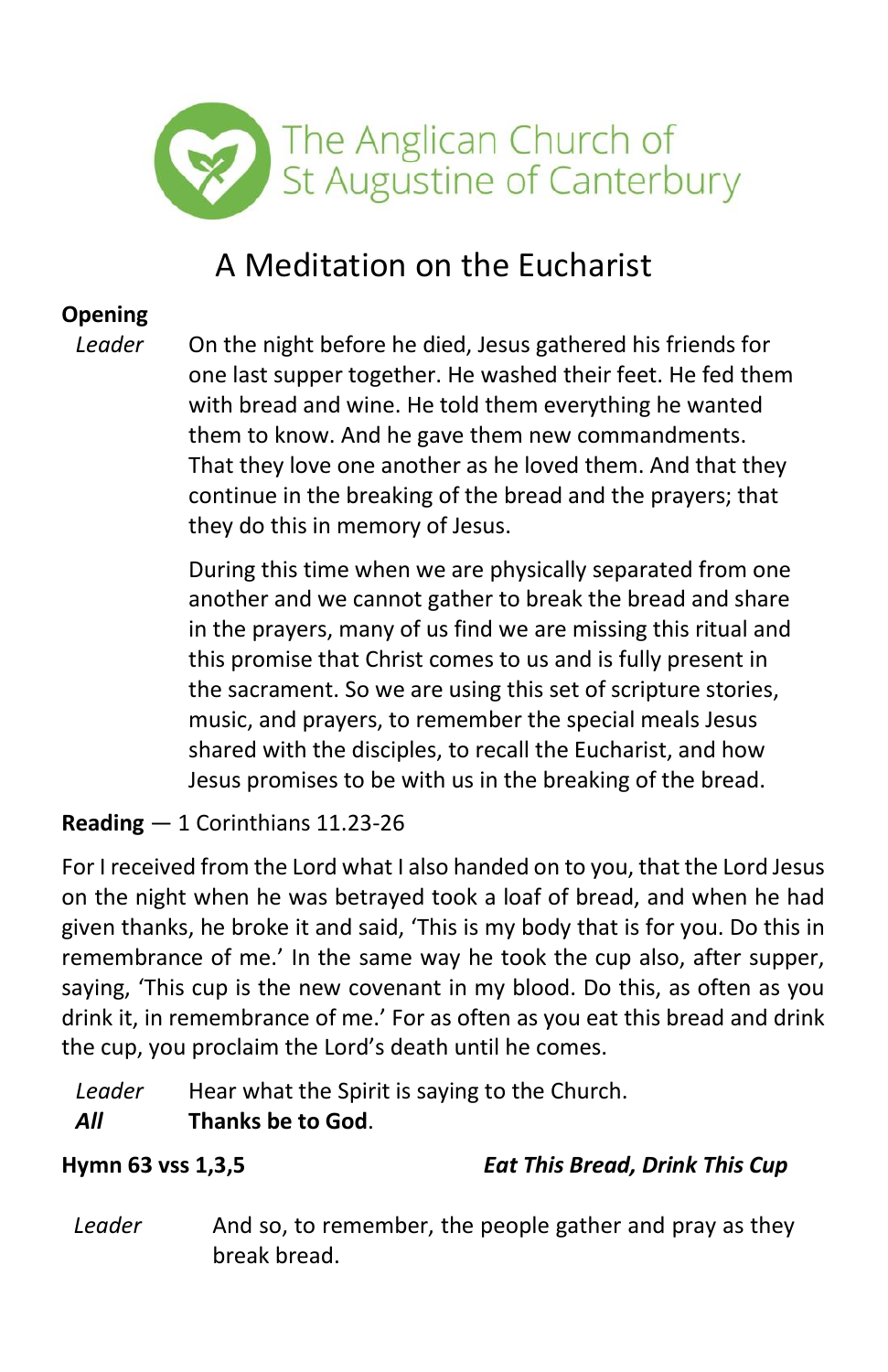| Leader<br>All<br>Leader<br>All<br>Leader<br>All | The Lord be with you.<br>And also with you.<br>Lift up your hearts.<br>We lift them to the Lord.<br>Let us give thanks to the Lord our God.<br>It is right to give thanks and praise.                                                                                                                                                                                                                            |  |
|-------------------------------------------------|------------------------------------------------------------------------------------------------------------------------------------------------------------------------------------------------------------------------------------------------------------------------------------------------------------------------------------------------------------------------------------------------------------------|--|
| Question<br>Answer                              | Why is it right to give thanks and praise?<br>Listen, and we will hear.                                                                                                                                                                                                                                                                                                                                          |  |
| Leader                                          | Lord of all life, you created the universe, where all living<br>things reflect your glory. You give us this great and<br>beautiful earth, to discover and to cherish. You give us<br>happy times and things to celebrate. In these we taste<br>your kingdom, a feast for all your children. You made us<br>all, each wonderfully different, to join with the angels and<br>sing your praise:                     |  |
| All                                             | Holy, holy, holy Lord,<br>God of power and might,<br>heaven and earth are full of your glory.<br>Hosanna in the highest.<br><b>Blessed is he who comes</b><br>in the name of the Lord.<br>Hosanna in the highest.                                                                                                                                                                                                |  |
| Leader                                          | We thank you, loving Father, because, when we turned<br>away, you sent Jesus, your Son. He gave his life for us on<br>the cross and shows us the way to live. Send your Holy<br>Spirit that these gifts of bread and wine may be for us<br>Christ's body and his blood.                                                                                                                                          |  |
| Question<br>Answer                              | Why do we share this bread and wine?<br>Listen, and we will hear.                                                                                                                                                                                                                                                                                                                                                |  |
| Leader                                          | On the night before he died, when darkness had fallen,<br>Jesus took bread. He gave thanks, broke it, and shared it<br>with his disciples, saying: 'This is my body, given for you.<br>Do this to remember me.' After they had eaten, he took<br>the cup of wine, gave thanks, and shared it with his<br>disciples, saying: 'This is my blood, poured out for you<br>and for many, for the forgiveness of sins.' |  |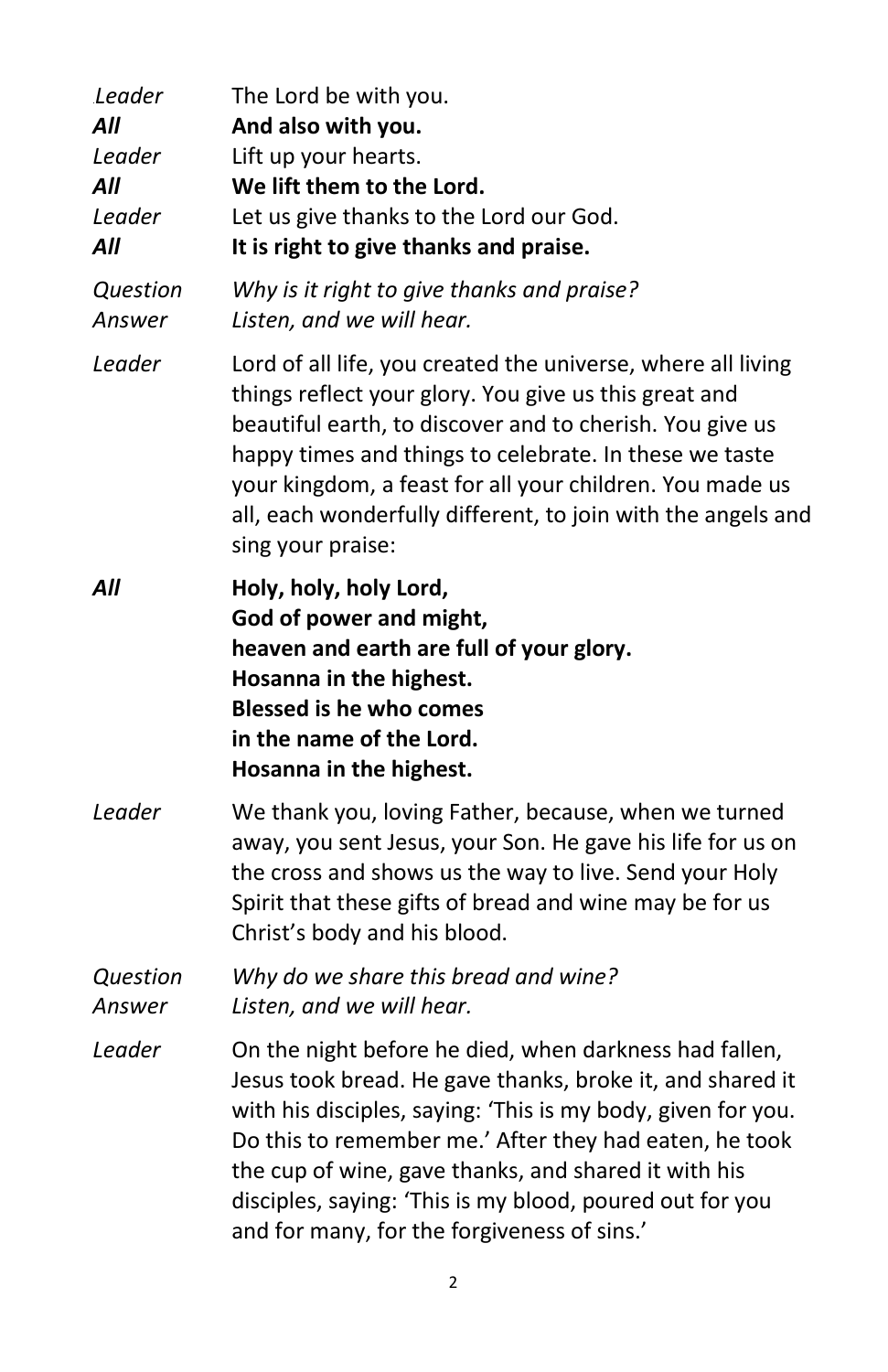|                    | So Father, with this bread and this cup we celebrate<br>Jesus' love, his death, and his risen life. As we meditate<br>on these gifts, send your Holy Spirit, and change us more<br>and more to be like Jesus our Saviour. |
|--------------------|---------------------------------------------------------------------------------------------------------------------------------------------------------------------------------------------------------------------------|
| Question<br>Answer | How do we follow Jesus Christ?<br>Listen, and we will hear.                                                                                                                                                               |
| Leader             | Help us, Father, to love one another, as we look forward to<br>that day when suffering is ended, and all creation is<br>gathered in your loving arms.                                                                     |
| All                | And now with St. Augustine of Canterbury and all your<br>saints we give you glory, through Jesus Christ, in the<br>strength of the Spirit, today and for ever.                                                            |
|                    | Amen<br>(Prayer Two, Common Worship, Church of England)                                                                                                                                                                   |
|                    |                                                                                                                                                                                                                           |

**Hymn 48 vss 1,2,4** *Let All Mortal Flesh Keep Silence*

#### **Reading** — Luke 24.13-35

Now on that same day two of them were going to a village called Emmaus, about seven miles from Jerusalem, and talking with each other about all these things that had happened. While they were talking and discussing, Jesus himself came near and went with them, but their eyes were kept from recognizing him. And he said to them, 'What are you discussing with each other while you walk along?' They stood still, looking sad. Then one of them, whose name was Cleopas, answered him, 'Are you the only stranger in Jerusalem who does not know the things that have taken place there in these days?' He asked them, 'What things?' They replied, 'The things about Jesus of Nazareth, who was a prophet mighty in deed and word before God and all the people, and how our chief priests and leaders handed him over to be condemned to death and crucified him. But we had hoped that he was the one to redeem Israel. Yes, and besides all this, it is now the third day since these things took place. Moreover, some women of our group astounded us. They were at the tomb early this morning, and when they did not find his body there, they came back and told us that they had indeed seen a vision of angels who said that he was alive. Some of those who were with us went to the tomb and found it just as the women had said; but they did not see him.' Then he said to them, 'Oh, how foolish you are, and how slow of heart to believe all that the prophets have declared! Was it not necessary that the Messiah should suffer these things and then enter into